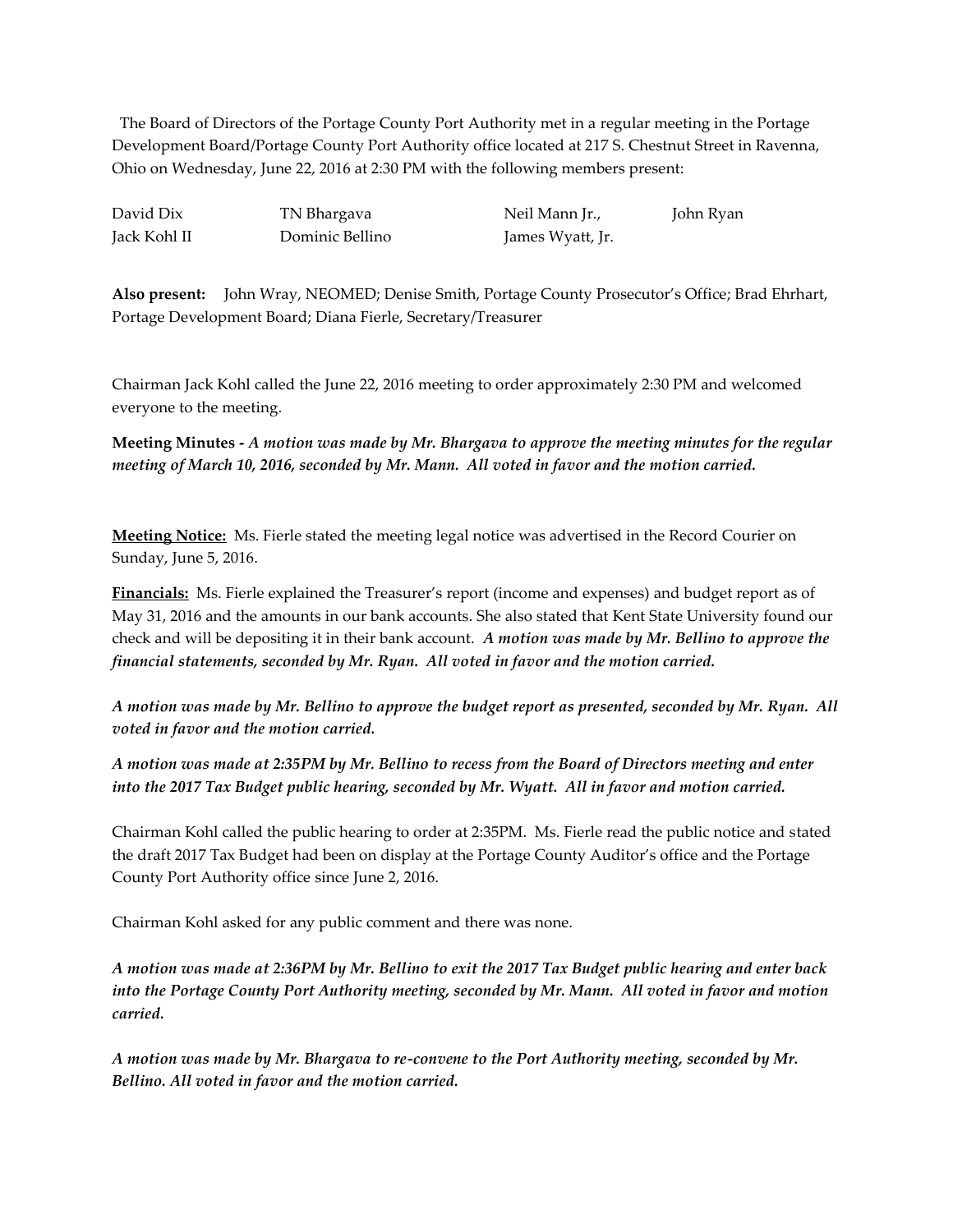**PDB President Report** - Mr. Ehrhart spoke of the Sirna project which was approved by the Port Authority earlier this year. He stated that the building is going up as projected. Mr. Bhargava asked how they are getting their employees. Mr. Ehrhart stated they have a lot of luck by putting a sign out in front.

Mr. Ehrhart discussed a possible project that could take place in Medina County. It is a service facility for a 501(c)3 hospice center. The Medina County Port Authority is asking for the assistance of the Portage County Port Authority for this project. He hopes to have more information at a later date.

**Legal Counsel report:** Attorney Smith discussed a decision from the Ohio Supreme Court regarding the Open Meeting Act including e-mail discussions. There are to be no discussions other than in regular meetings. Attorney Smith stated that since this board doesn't meet as much, please be careful with e-mail conversations. There is also a new public records form to make it easier for citizens to request public records. She went on to explain the process further.

**Finance/Audit Committee report:** Mr. Bellino stated in the packet is the information for the 2014 & 2015 Audit from Charles E. Harris. Everything is acceptable with no discrepancies. As far as they are concerned we had a good audit. The state also accepted the audit report from Charles E. Harris. We will be reviewing the draft 2017 Tax Budget later in the meeting.

### **DISCUSSION**

**Rootstown Township/School Project –** Mr. John Wray from NEOMED came to discuss a project the Rootstown School District might need assistance with sometime next year. Rootstown will possibly be creating a JEDD with the City of Kent to assist with the project. The Rootstown School District may need assistance with funding to build a new building on a 60 acre parcel in Rootstown. It is a different parcel from where the schools stand now. Mr. Wray was not looking for any approvals at this time. This was just informational at this time. Mr. Wyatt asked where the site is. Mr. Wray stated he wasn't sure but thinks they are looking at 2 parcels that have access to water and sewer. The land where the schools currently sit will be open for other future development. Mr. Wray stated there is a public meeting regarding the JEDD at a later date in June. Mr. Wray stated if it moves forward they will come back to the port authority between now and May 2017.

**Sign request on Ravenna Property -** Chairman Kohl spoke about the requests he's been receiving to put signs and other things on the Port Authority Property in Ravenna. Ms. Fierle mentioned that Celebrate Portage wants to use the property as a parking area during the car show. After much discussion the Port Authority Board of Directors decided they would not allow any usage of the property due to liability issues and also they don't want to see the land get ruined from parking or other things. If you start allowing these types of things you will have to allow it for everyone.

#### **Ravenna Property**

**Update -** Mr. Chema attended the meeting to update the directors on where he is with the property. He stated there are no partners that want to put money into it and he hasn't received any MOU's from any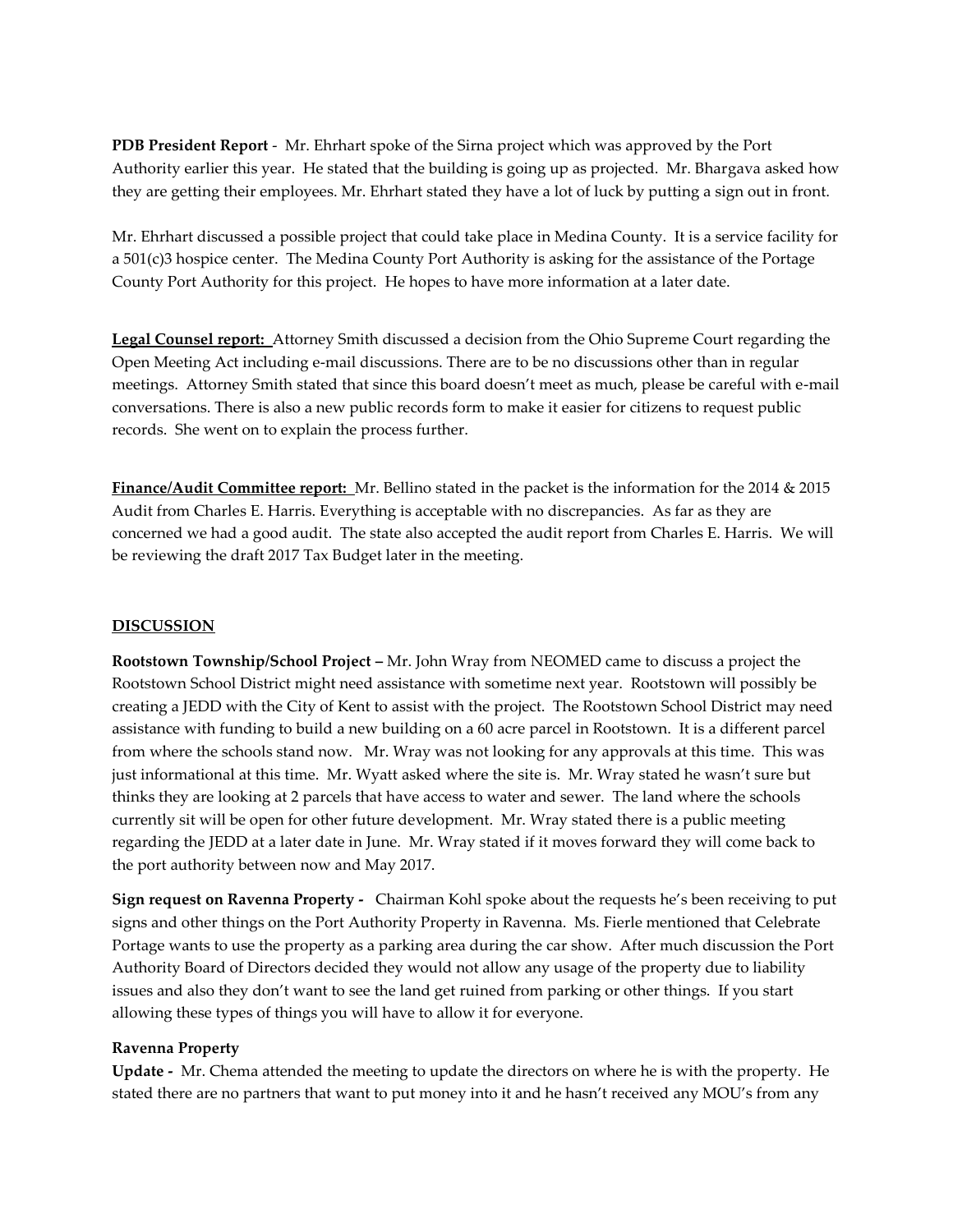schools. They have an interest, but don't want to front the money for the project. Mr. Chema's suggestion was to speak with local developers to get their opinions on what they feel should go on the property. He thought maybe upscale townhouses, healthcare facility. Mr. Bellino thought maybe a medical research facility. What are our next steps? Should someone be out talking to potential developers to brainstorm ideas? Mr. Chema stated he would get a list of people that we could talk to for ideas. Chairman Kohl asked if Mr. Ehrhart and Ms. Fierle could set up a meeting with him, Signet, Fairmount Properties and Moody Nolan? They stated they would set those meetings up.

## **Property Maintenance**

Mr. Ehrhart received several quotes for the maintenance of the Ravenna property with the lowest being \$100.00 for each mow. **A motion was made by Mr. Dix to approve the lawncare contract for the Ravenna property, seconded by Mr. Wyatt. All voted in favor and the motion carried.**

**Report -** Chairman Kohl stated he thought it would be a good idea to have a 10 year anniversary piece printed that showed what the Port Authority has done over the last 10 years. PDB puts together a great annual report and he'd like it to look like that. Mr. Bhargava thought we should get a few quotes and bring it back to the directors. The directors agreed this would be a great marketing piece. Ms. Fierle stated she would bring a couple quotes to the next meeting. She also stated that the PDB contracts with Susan Mackle and she has done great work for a very reasonable price. She will make sure to get a quote from her.

**Responsible Contractor**: Chairman Kohl thought we should have a committee to review this topic of concern. Mr. Wyatt and Mr. Dix said they would be on this committee.

#### **CONSIDERATION OF NEW RESOLUTIONS AND MOTIONS**

**2017 Tax Budget** – After the required public hearing, *a motion was made by Mr. Bellino to approve the 2017 Tax Budget and forward it to the Portage County Auditor's office, seconded by Mr. Ryan. All voted in favor and the motion carried.*

#### **CORRESPONDANCE**

# **KSU Building Dedication**

Chairman Kohl, Director Bellino and Mr. Ehrhart attended the dedication of the Center for Philanthropy and Alumni Engagement. Mr. Kohl was invited to say a few words and be part of the ribbon cutting ceremony.

Ms. Fierle reminded everyone of the meetings for the remainder of 2016.